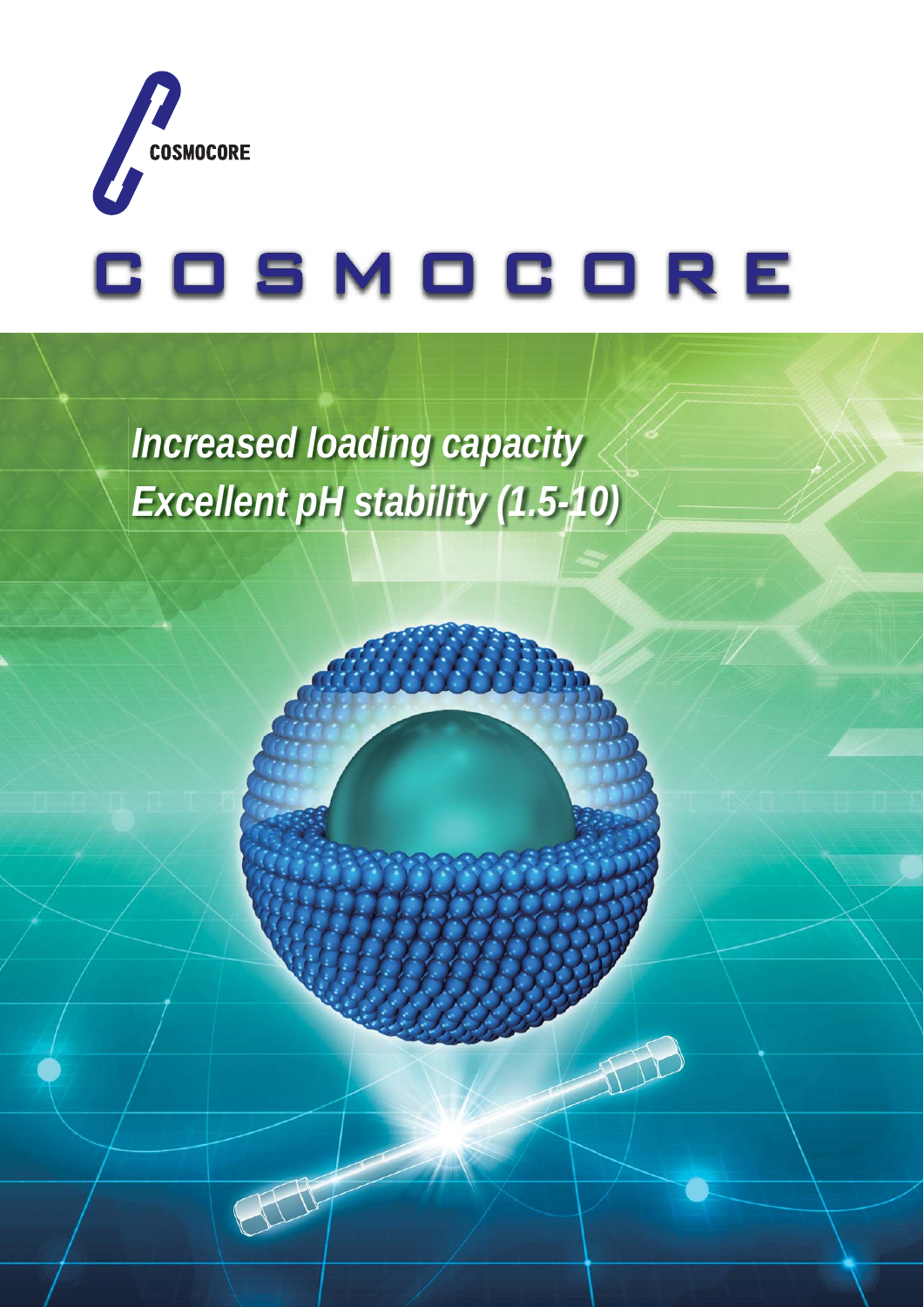

# **Features**

- **Ultra-high performance LC results with conventional HPLC equipment**
- Same number of theoretical plates as sub-2  $\mu$ m columns with half the back pressure
- **Increased loading capacity**
- Excellent pH stability (1.5-10)

# **About Core-Shell Particles**

Core-shell particles consist of a nonporous core inside a porous shell. By using these coreshell particles, one can achieve sharper peaks compared to fully porous silica gel particles of the same diameter. In other words, core-shell particles can deliver the same results as smaller fully porous particles with greatly reduced backpressure.



Schematic diagram of a silica particle

# **Uniform Particle Size Distribution Compared to 1.7 μm Particles**

Compared to fully porous particles, core-shell particles have a more uniform particle diameter, therefore core-shell particles can be packed in the column more uniformly to minimize sample diffusion.





COSMOCORE 2.6C18 (200x) Fully porous 1.7 μm particles (200x)

## **Mass Transfer Equivalent to Fully Porous sub-2 um Particles**

Mass transfer refers to the time it takes for a sample molecule to enter and leave a particle. In general, lower mass transfer time corresponds to less diffusion and sharper peaks. Even though COSMOCORE 2.6C18 has a larger particle diameter than fully porous sub-2 μm particles, the mass transfer characteristics are similar.





COSMOCORE 2.6C18 Fully porous sub-2 μm particle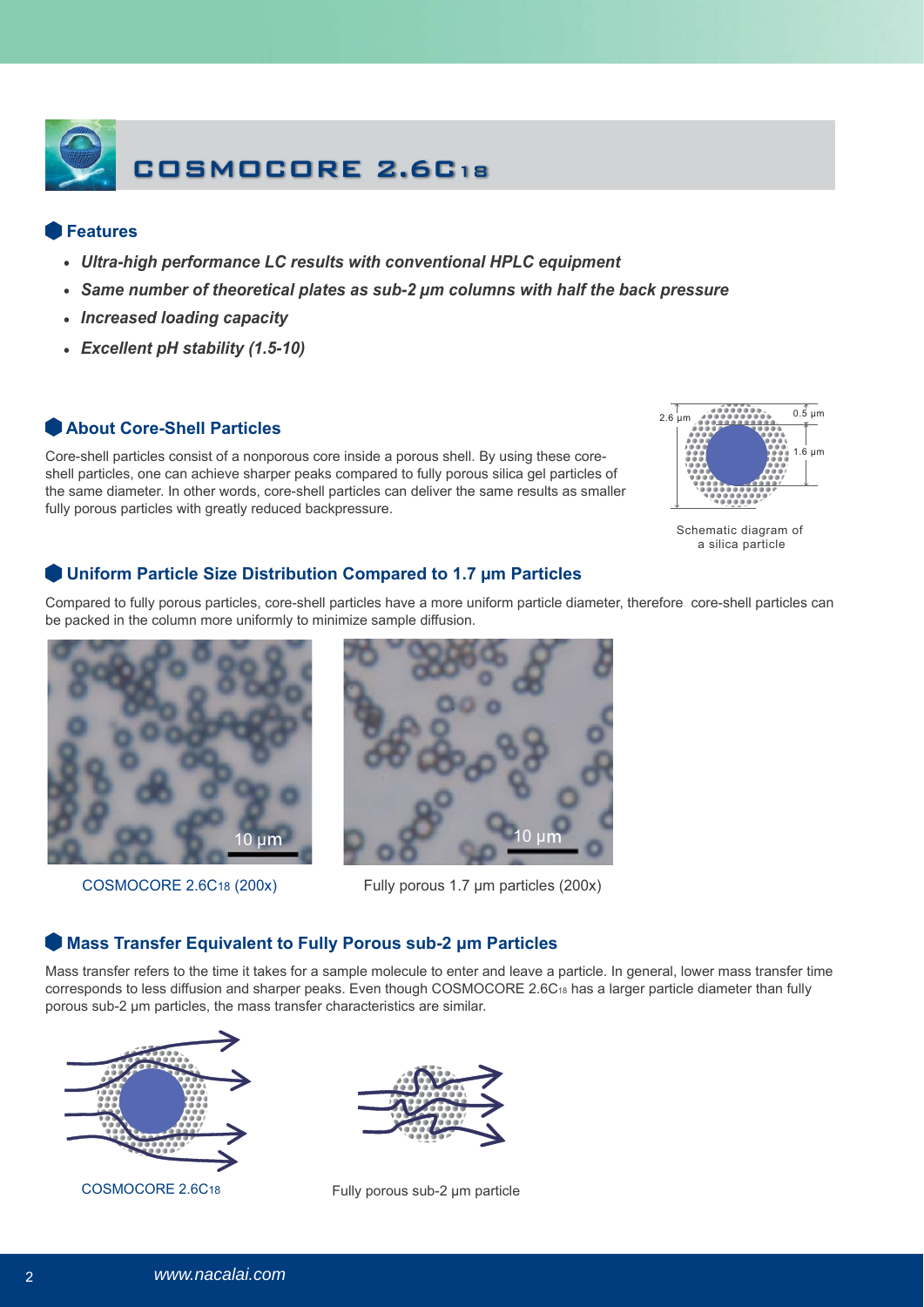# **Specifications**

|                       | $2.6C_{18}$                        |
|-----------------------|------------------------------------|
| Silica gel            | Core-shell type silica             |
| Average particle size | $2.6 \mu m$                        |
| Core average diameter | $1.6 \mu m$                        |
| Average pore size     | approx. 90 Å                       |
| Specific surface area | approx. $150 \text{ m}^2/\text{g}$ |
| Stationary phase      | Octadecyl group                    |
| <b>Bonding type</b>   | Polymeric                          |
| Main interaction      | Hydrophobic interaction            |
| Endcapping treatment  | Yes                                |
| Carbon load           | approx. 7%                         |
| Usable pH range       | $1.5 - 10$                         |
| Maximum puressure     | 60MPa                              |



Bonded phase structure

## **Same performance and lower back pressure compared to sub-2 μm particles**

## **Reduced Back Pressure**

COSMOCORE 2.6C18 maintains the same performance as sub-2 μm particles with half the back pressure.

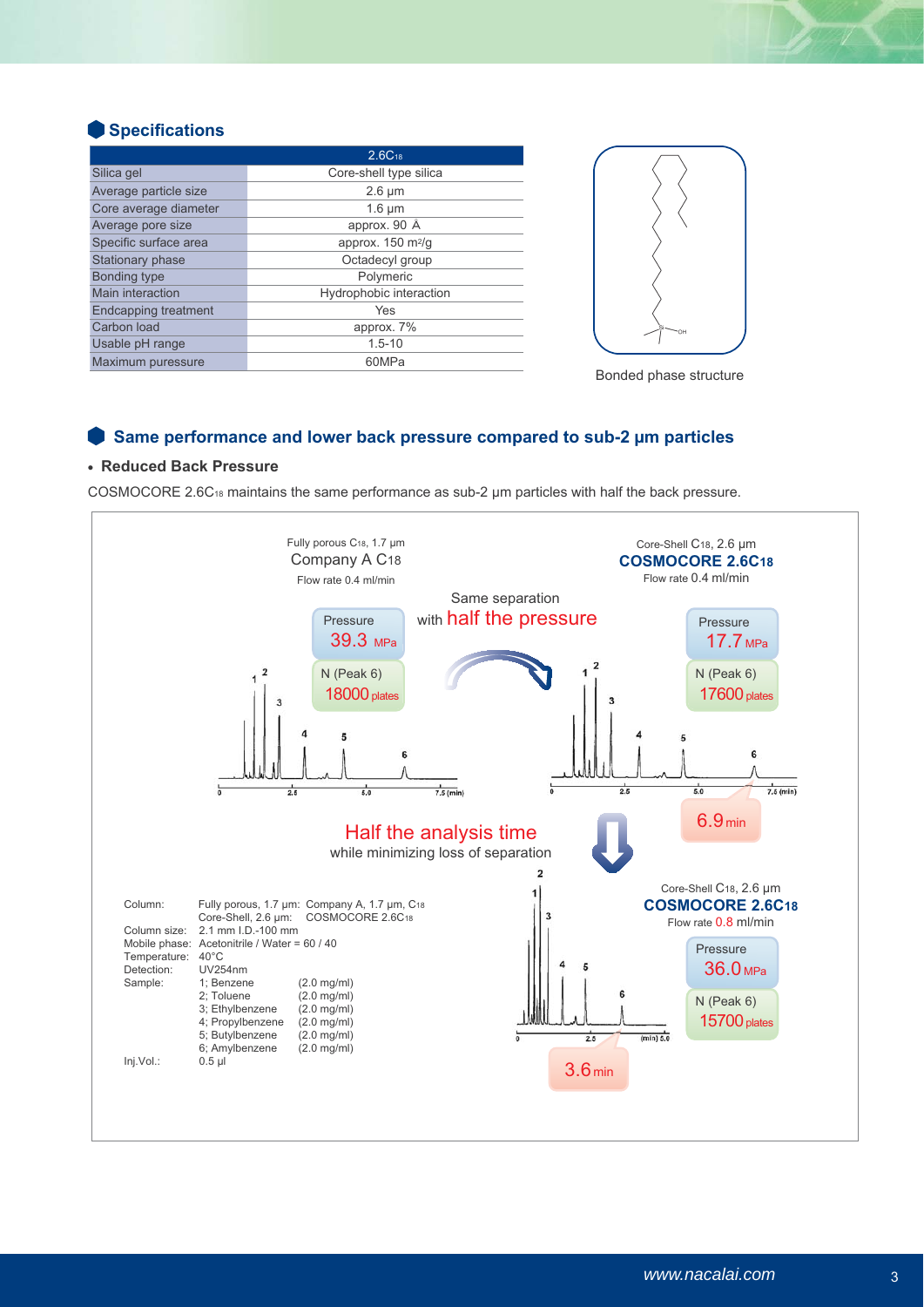# **Reduced Back Pressure and Faster Analyses**

COSMOCORE 2.6C<sub>18</sub> delivers performance equivalent to sub-2 µm particles at faster flow rate and analysis time while maintaining a lower back pressure. COSMOCORE can also be used in longer column size to gain additional resolution.



Condition<br>Column size: Temperature: 40°C,<br>Sample: Amylb

Column size: 2.1 mm I.D. - 50 mm,<br>Mobile phase: Acetonitrile / Water = Acetonitrile / Water =  $70$  / 30, Amylbenzene

## **Higher retention and loading capacity than competitors' core-shell columns**

## **Retention**

COSMOCORE 2.6C18 features high retention and better separation compared to other core-shell columns.

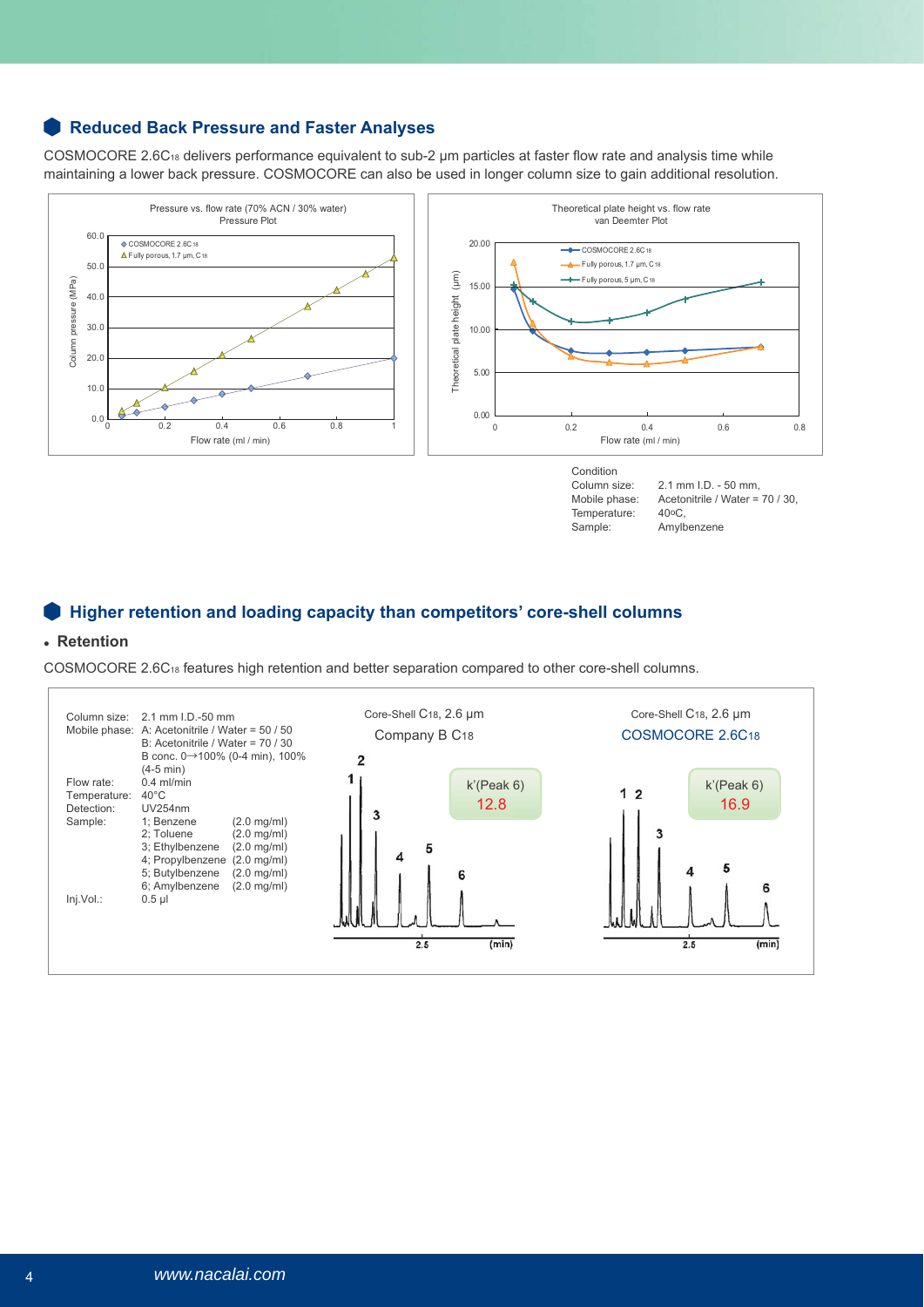#### **Higher Loading Capacity**

In general, core-shell particles have less surface area and less bonded phase than fully porous particles. COSMOCORE 2.6C18, however, with a large amount of bonded phase, exhibits both high retentionand high loading capacity. When injecting 5-10 times more sample volumes in the trace component analysis, COSMOCORE minimizes peak splitting due to the sample over loading.



## **Sharp Peaks with Many Types of Compounds**

COSMOCORE 2.6C18 features a special end capping treatment that effectively shields residual silanol groups, yielding sharp peaks for basic compounds and metal coordination complexes.



#### **Basic compounds Metal coordination complexes Metal coordination complexes**

|                                          | Column size: 2.1 mm I.D.-50 mm<br>Mobile phase: Acetonitrile / 20mmol/l Phosphoric Acid<br>$= 10/90$ |                |
|------------------------------------------|------------------------------------------------------------------------------------------------------|----------------|
| Temperature:<br>Flow rate:<br>Detection: | $40^{\circ}$ C<br>$0.4$ ml/min<br><b>UV254nm</b>                                                     | $\overline{2}$ |
| Sample:<br>Inj.Vol.:                     | 1; Oxine-copper (0.003 mg/ml)<br>2; Caffeine $(0.3 \text{ mg/ml})$<br>$0.5$ $\mu$                    |                |
|                                          |                                                                                                      |                |
|                                          |                                                                                                      |                |
|                                          |                                                                                                      | (min)          |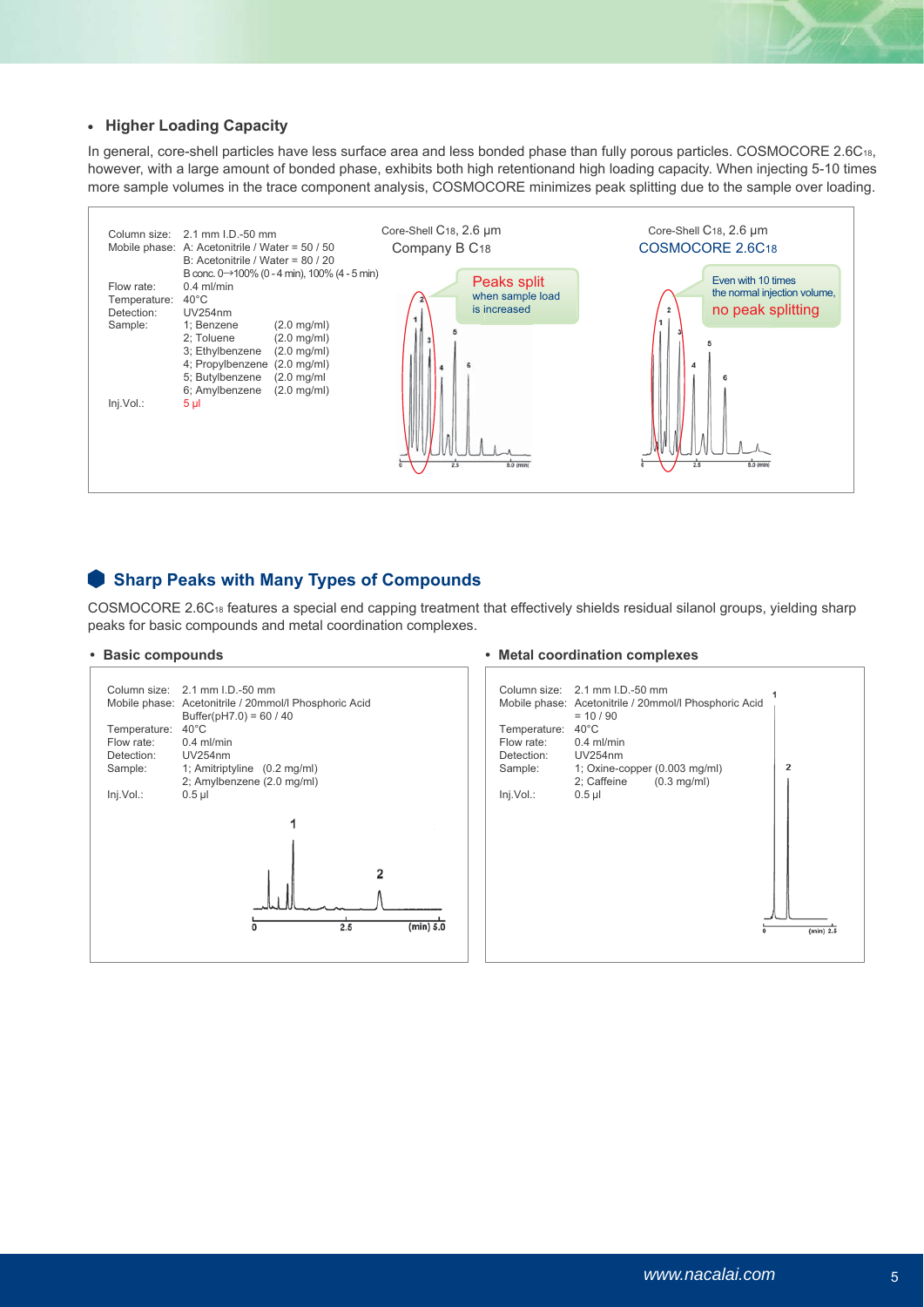# **Low Bleed - Suitable for LC-MS**

COSMOCORE 2.6C18 has low column bleed and consequently low MS noise level.



## **Differences between Lots**

COSMOCORE 2.6C18 has great lot-to-lot reproducibility.

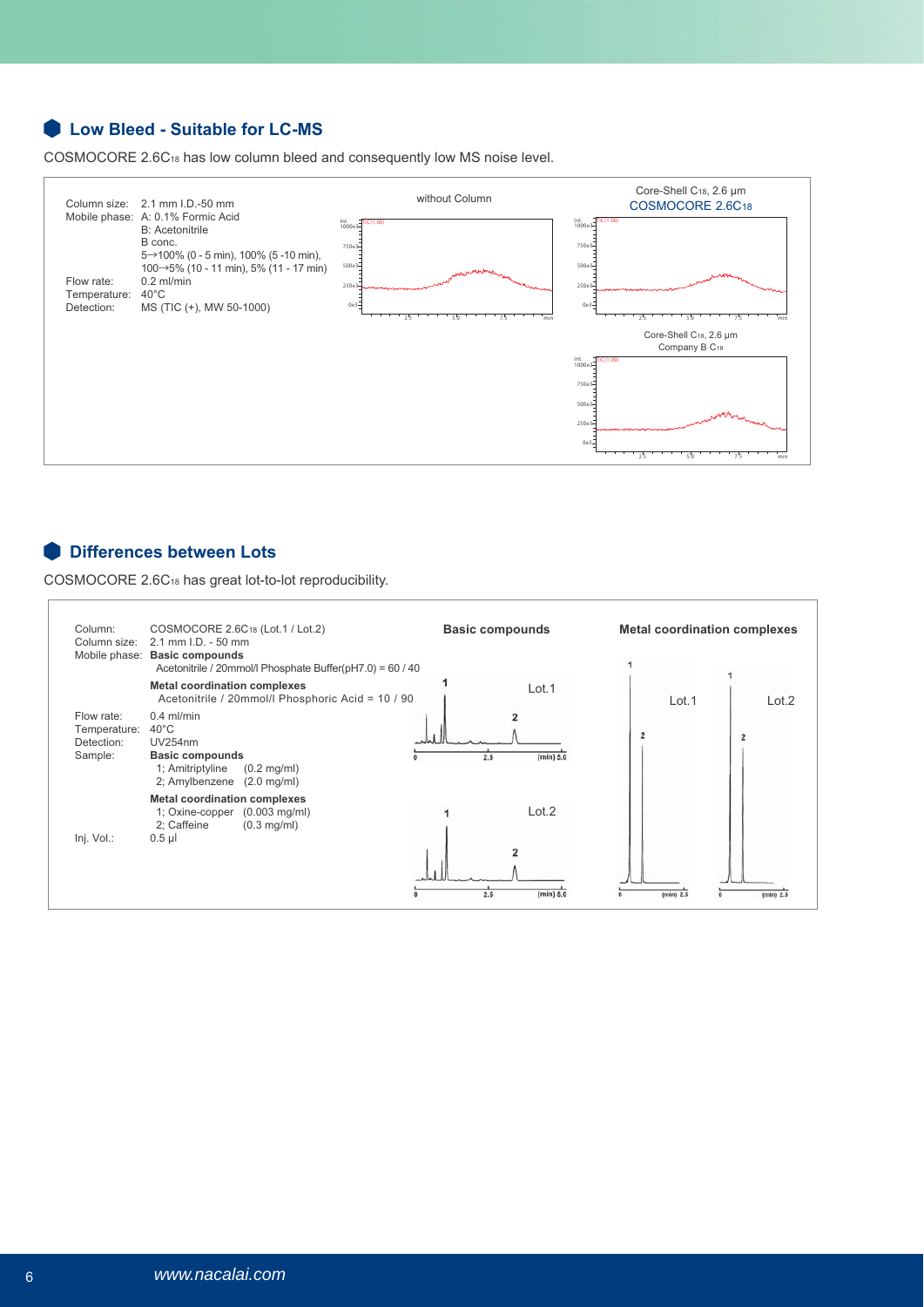# *<u>Durability Test</u>*

COSMOCORE 2.6C18 exhibits high durability. There is no significant deterioration in retention or peak shape, after 1,000 injection of amitriptyline.



# **Condering Information**

#### ・**COSMOCORE 2.6C18 Column**

| <b>Column Size</b>           | <b>Product Number</b> | <b>Column Size</b>   | <b>Product Number</b> | <b>Column Size</b>   | <b>Product Number</b> |
|------------------------------|-----------------------|----------------------|-----------------------|----------------------|-----------------------|
| $2.1$ mm $1. D. x 30$ mm     | 12632-31              | 3.0 mm I.D. x 30 mm  | 12611-01              | 4.6 mm I.D. x 30 mm  | 12601-31              |
| $2.1$ mm I.D. $\times$ 50 mm | 12631-41              | 3.0 mm I.D. x 50 mm  | 12609-51              | 4.6 mm I.D. x 50 mm  | 12600-41              |
| 2.1 mm I.D. x 75 mm          | 12630-51              | 3.0 mm I.D. x 75 mm  | 12608-61              | 4.6 mm I.D. x 75 mm  | 12599-91              |
| $2.1$ mm $1. D. x 100$ mm    | 12614-71              | 3.0 mm I.D. x 100 mm | 12607-71              | 4.6 mm I.D. x 100 mm | 12598-01              |
| 2.1 mm I.D. x 150 mm         | 12612-91              | 3.0 mm I.D. x 150 mm | 12602-21              | 4.6 mm I.D. x 150 mm | 12597-11              |
|                              |                       |                      |                       | 4.6 mm I.D. x 250 mm | 12596-21              |

COSMOCORE`s connector is the same type as Waters UPLC Columns. Other sizes may be available.